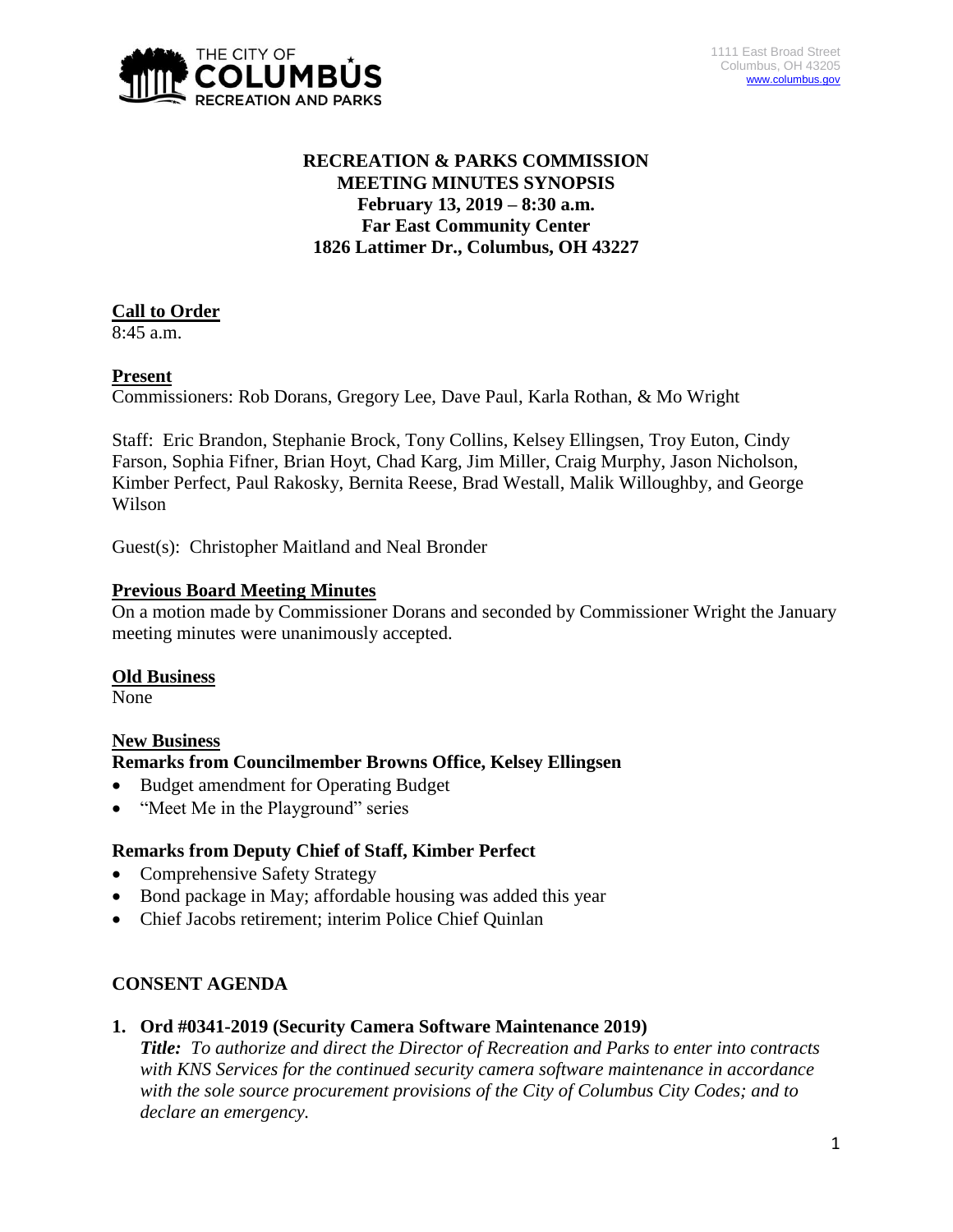

# **2. Ord #0421-2019 (Game Room Equipment 2019 Auditor's Certificate)**

*Title: To authorize and direct the Director of Recreation and Parks to enter into various contracts for the purchase of equipment and improvement services for the Recreation and Parks Department; to authorize the expenditure of \$50,000.00 from the Recreation and Parks Permanent Improvement Fund; to authorize the transfer of \$48,339.24 between projects within the Recreation and Parks Permanent Improvement Fund; to authorize the appropriation of \$48,339.24 within the Recreation and Parks Permanent Improvement Fund; to amend the 2018 Capital Improvements Budget; and to establish an auditor's certificate in the amount of \$50,000.00 for the purchase of various equipment. (\$50,000.00)*

## **3. Ord #0422-2019 (Fitness Equipment 2019 Auditor's Certificate)**

*Title: To authorize the expenditure of \$40,000.00 from the Recreation and Parks Permanent Improvement Fund; to authorize the Director of Finance and Management to associate all General Budget Reservations resulting from this ordinance with the appropriate UTC Purchase Agreements for fitness equipment; to establish an auditor's certificate in the amount of \$40,000.00 for the purchase of various fitness equipment; to authorize the transfer of \$41,660.76 between projects within the Recreation and Parks Permanent Improvement Fund; to amend the 2018 Capital Improvements Budget; and to declare an emergency. (\$40,000.00)*

## **4. Ord #0497-2019 (Facility Improvements CIP Auditor's Certificate)**

*Title: To authorize and direct the City Auditor to set up a certificate in the amount of \$125,000.00 for various expenditures for labor, materials, and equipment in conjunction with Recreation and Parks facility improvements; to amend the 2018 Capital Improvements Budget; and to authorize the expenditure of \$125,000.00 from the Recreation and Parks Voted Bond Fund. (\$125,000.00)*

### **5. Ord #0476-2019 (Senior Options Grant 2019)**

*Title: To authorize and direct the Director of Recreation and Parks to apply for and accept a grant from and enter into a grant agreement with the Franklin County Board of Commissioners, dba Franklin County Senior Options, in the amount of \$12,783.00 for the 50+ Fitness Programs; and to authorize an appropriation of \$12,783.00 from the unappropriated balance of the Recreation and Parks Grant Fund. (\$12,783.00)*

On a motion made by Commissioner Wright and seconded by Commissioner Dorans the Commission unanimously approved the Consent Agenda.

# **ADMINISTRATION AGENDA**

### **6. Ord# 0288-2019 (2019 Hotel Motel Tax Fund)**

*Title: To authorize the appropriation and transfer of \$221,000.00 from the Hotel/Motel Tax Fund to the Recreation and Parks Operating Fund for the support of various annual special event programming; to appropriate \$221,000.00 in the Recreation and Parks Operating Fund; and to declare an emergency. (\$221,000.00)*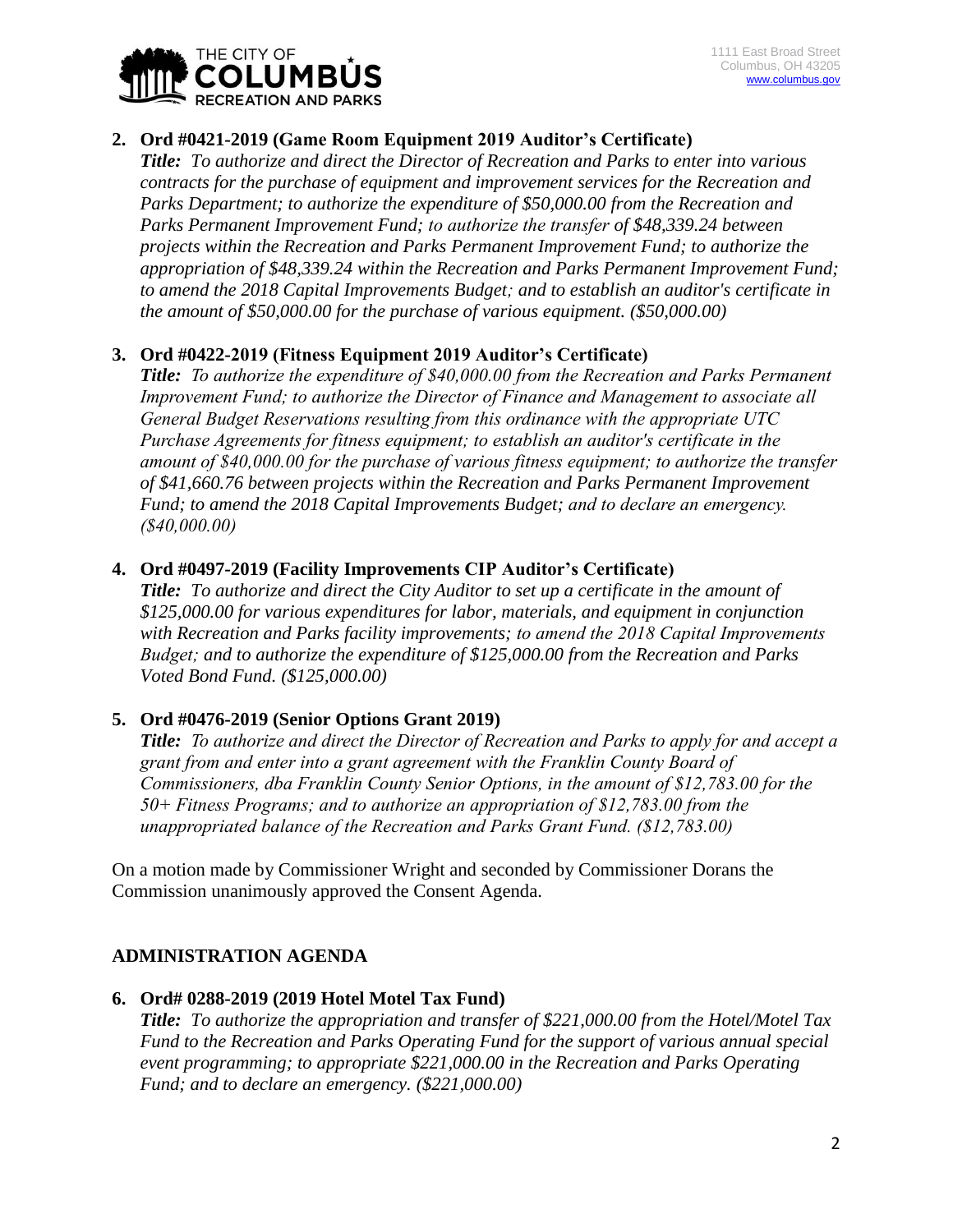

## **7. Ord# 0313-2019 (City Code Amendment 919.13)**

*Title: To amend Section 919.13 of the City Code to grant the Director of Recreation and Parks the authority to allow for the sale, service and/or consumption of alcoholic beverages at Franklin Park when used as an event venue.* 

## **8. Ord# 0520-2019 (City Code Amendment 913.02)**

*Title: To amend Section 913.02 of the City Code to grant the Director of Recreation and Parks the authority to authorize third party vendors to conduct commercial activity in City of Columbus controlled waterways via written permission rather than bid and contract. This will include the rental of canoes, kayaks, paddleboards, and similar vessels; and to declare an emergency.*

# **9. Ord# 0521-2019 (City Code Amendment 921.01-9)**

*Title: To amend Section 921.01-9 of the City Code To amend Section 921.01-9 of the City Code to grant the Director of Recreation and Parks the authority to authorize third party vendors to conduct commercial activity in City of Columbus controlled waterways via written permission rather than bid and contract, including the rental of canoes, kayaks, paddleboards, and similar vessels; and to declare an emergency.*

## **10. Ord# 0478-2019 (Olentangy Trail – Worthington Hills Extension LPA)**

*Title: To authorize and direct the Director of Recreation and Parks to sign the LPA Federal Local-Let Project Agreement with the Ohio Department of Transportation to construct an extension to the Olentangy Trail, from Worthington Hills Park to Olentangy River Road at Clubhouse Drive; and to declare an emergency. (\$0.00)*

### **11. Ord# 0479-2019 (Clean Ohio Application – Scioto River and Dysart Run)**

*Title: To authorize and direct the Director of the Recreation and Parks Department to apply for grant funding from the Ohio Public Works Commission to acquire properties along the Scioto River and Dysart Run, and to provide the necessary match funds; and to declare an emergency. (\$0.00)*

On a motion made by Commissioner Rothan and seconded by Commissioner Dorans the Commission unanimously approved the Administration Agenda.

# **PARKS MAINTENANCE & OPERATIONS** *– No Legislation*

# **RECREATION & PROGRAM SERVICES AGENDA** *– No Legislation*

### **YOUTH & FAMILY DEVELOPMENT AGENDA**

### **12. Ord# 0480-2019 (Community for New Direction NVI 2019)**

*Title: To authorize and direct the Director of Recreation and Parks to modify and extend a contract with Community for New Direction for professional and fiscal services related to the implementation of the Neighborhood Violence Intervention (NVI) Program; to authorize the expenditure of \$329,450.00 from the Recreation and Parks Operating Fund; and to declare an emergency. (\$329,450.00)*